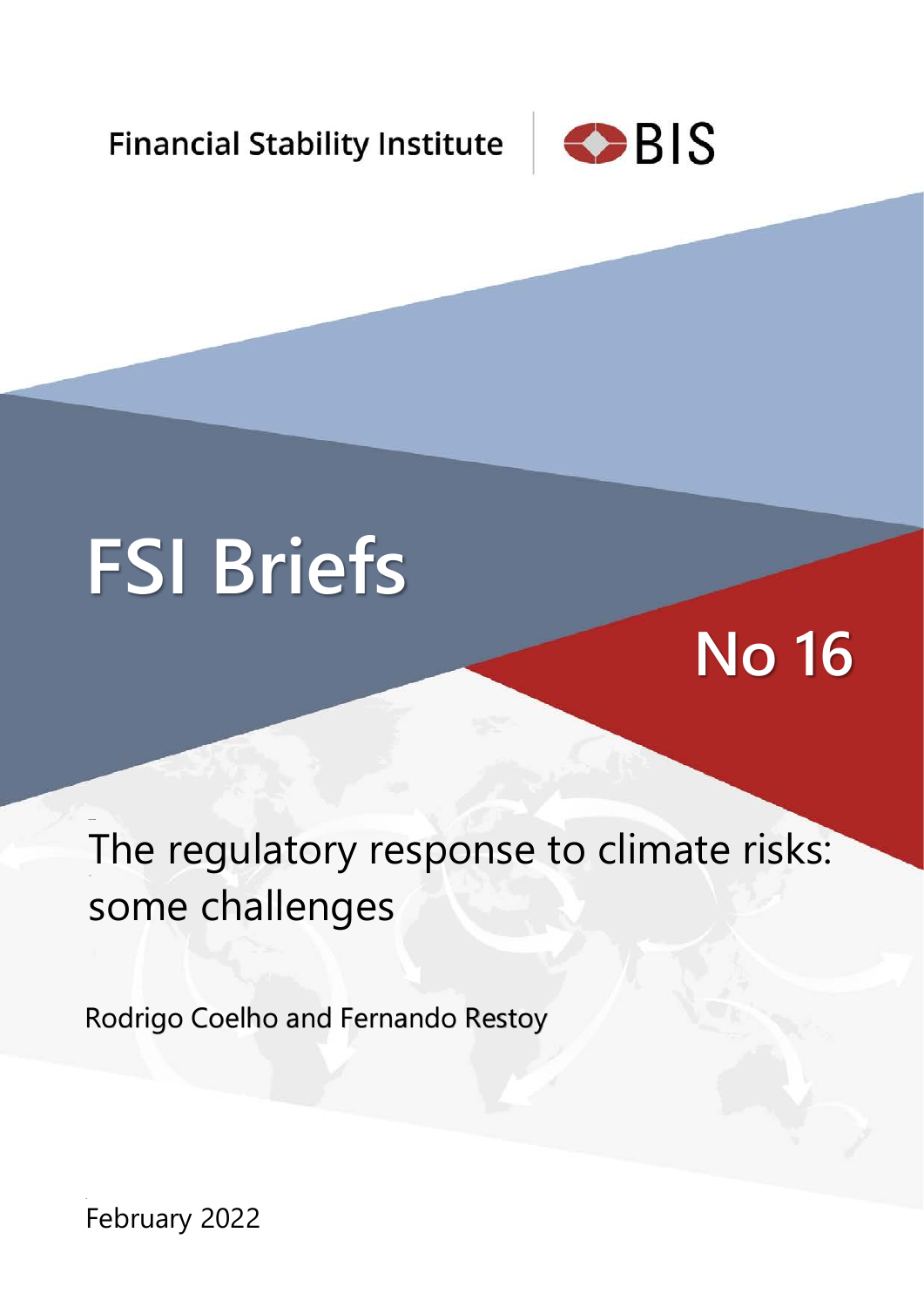FSI Briefs are written by staff members of the Financial Stability Institute (FSI) of the Bank for International Settlements (BIS), sometimes in cooperation with other experts. They are short notes on regulatory and supervisory subjects of topical interest and are technical in character. The views expressed in them are those of their authors and not necessarily the views of the BIS or the Basel-based standard-setting bodies.

This publication is available on the BIS website [\(www.bis.org\)](http://www.bis.org/). To contact the BIS Media and Public Relations team, please email [press@bis.org.](mailto:press@bis.org) You can sign up for email alerts at [www.bis.org/emailalerts.htm.](http://www.bis.org/emailalerts.htm)

*© Bank for International Settlements 2022. All rights reserved. Brief excerpts may be reproduced or translated provided the source is stated.*

ISSN 2708-1117 (online) ISBN 978-92-9259-540-1 (online)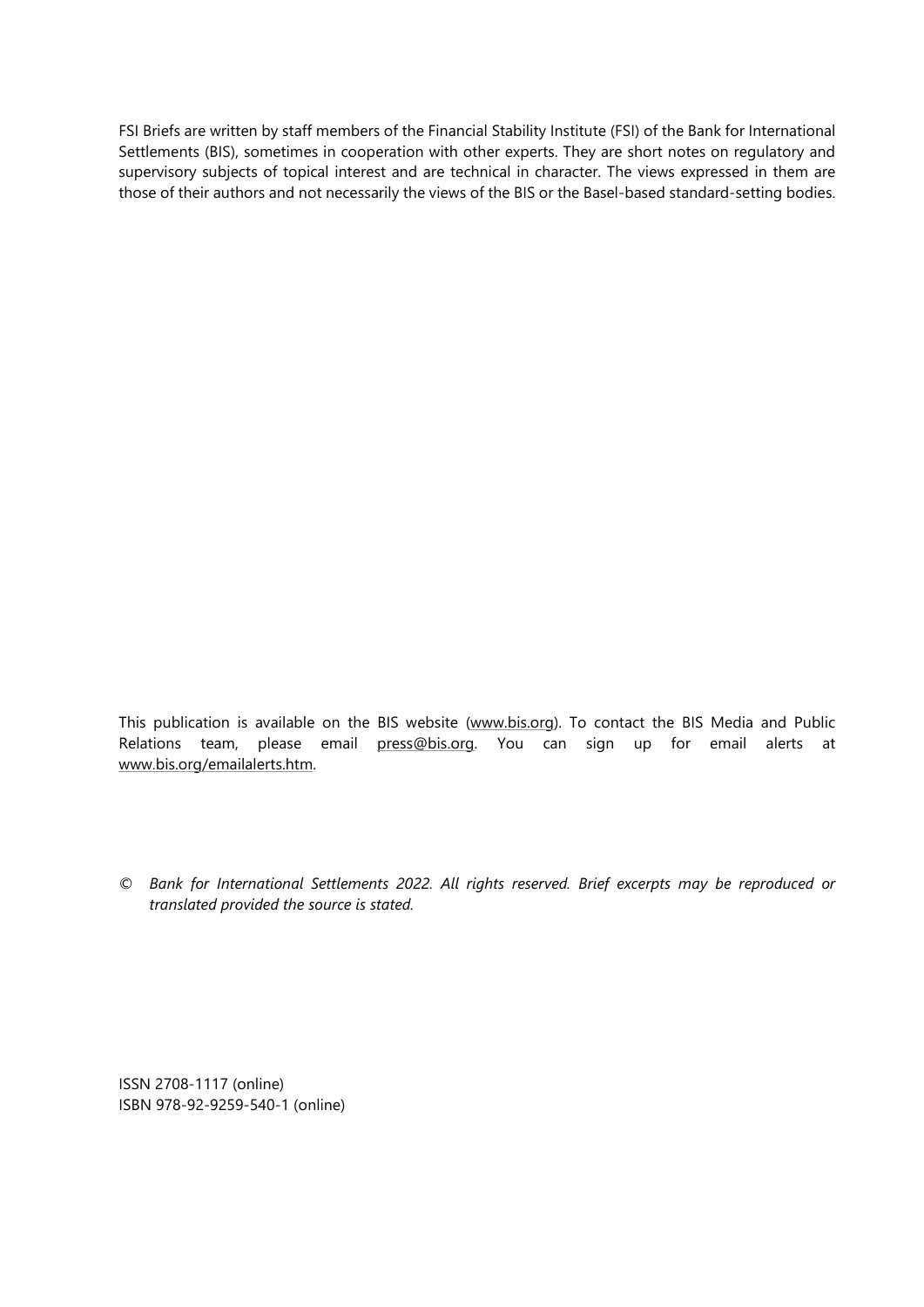### The regulatory response to climate risks: some challenges<sup>[1](#page-2-0)</sup>

#### **Highlights**

- *There is a need for authorities to review their prudential frameworks with a view to taking full account of the implications of climate-related financial risks for financial stability.*
- *Given the longer time horizons and the higher degree of uncertainty associated with the materialisation of climate-related financial risks, standard Pillar 1 instruments might be suboptimal in addressing such risks.*
- *In contrast, the intrinsic flexibility of the Pillar 2 framework makes it the natural candidate for ensuring that banks effectively manage such risks and have sufficient loss-absorbing capacity against them.*
- *Applying the current macroprudential framework to contain systemic climate-related financial risks is likely to be ineffective and potentially counterproductive for financial stability. The same could be said of the introduction of a green supporting factor.*

#### 1. Introduction

Driven by human behaviour, climate change is unequivocal and unprecedented. According to the sixth Intergovernmental Panel on Climate Change (IPCC) report, the average global surface temperature has risen by around  $1^{\circ}$ C since the late 19th century and the pace of increase since 1970 is faster than in any other 50-year period over at least the past 2,000 years. Even in the best-case scenario of immediate, rapid and significant cuts in greenhouse gas (GHG) emissions, the average surface temperature will increase 1.5 $\degree$ C in the next [2](#page-2-1)0 years over pre-industrial levels.<sup>2</sup> Under a very high emissions scenario, average warming could reach almost 2°C by 2040 and over 4°C by 2100.<sup>[3](#page-2-2)</sup> Translating this into financial terms, a 1.5°C temperature increase would shave 8% off global GDP by 2100.[4](#page-2-3)

Thus, there is a clear case for a determined and comprehensive policy response to foster a swift and orderly transition towards a low-carbon economy. Through a combination of policy instruments, such as carbon taxes, subsidies, guarantees and public infrastructure, governments can create a framework of incentives (and disincentives) that could foster innovation and steer consumers and corporates towards

<span id="page-2-3"></span><sup>4</sup> CarbonBrief (2018).

<span id="page-2-0"></span><sup>1</sup> Rodrigo Coelho (rodrigo.coelho@bis.org) and Fernando Restoy (fernando.restoy@bis.org), Bank for International Settlements. The authors are grateful to Patrizia Baudino, Claudio Borio, Margarita Delgado, Luiz Pereira, Raphael Poignet, Jean-Philippe Svoronos, Nikola Tarashev and Jeffery Yong for helpful comments and to Marie-Christine Drexler for administrative support.

<span id="page-2-1"></span><sup>&</sup>lt;sup>2</sup> In the context of COP26 negotiations, 153 countries, representing 90% of world GDP and over 85% of global emissions, made commitments on new 2030 emissions targets. The implementation of these commitments, known as Nationally Determined Contributions (NDCs), is expected to deliver a reduction of around 5 billion tonnes in annual GHG emissions by 2030 as compared with what would have been achieved without such pledges. These NDCs, however, will not be sufficient to ensure that the 1.5°C target is met by 2050. In fact, current projections based on the recently made commitments point to a 2°C average increase in temperature by 2050. See COP26 (2021) for further details.

<span id="page-2-2"></span> $1^{3}$  IPCC (2021).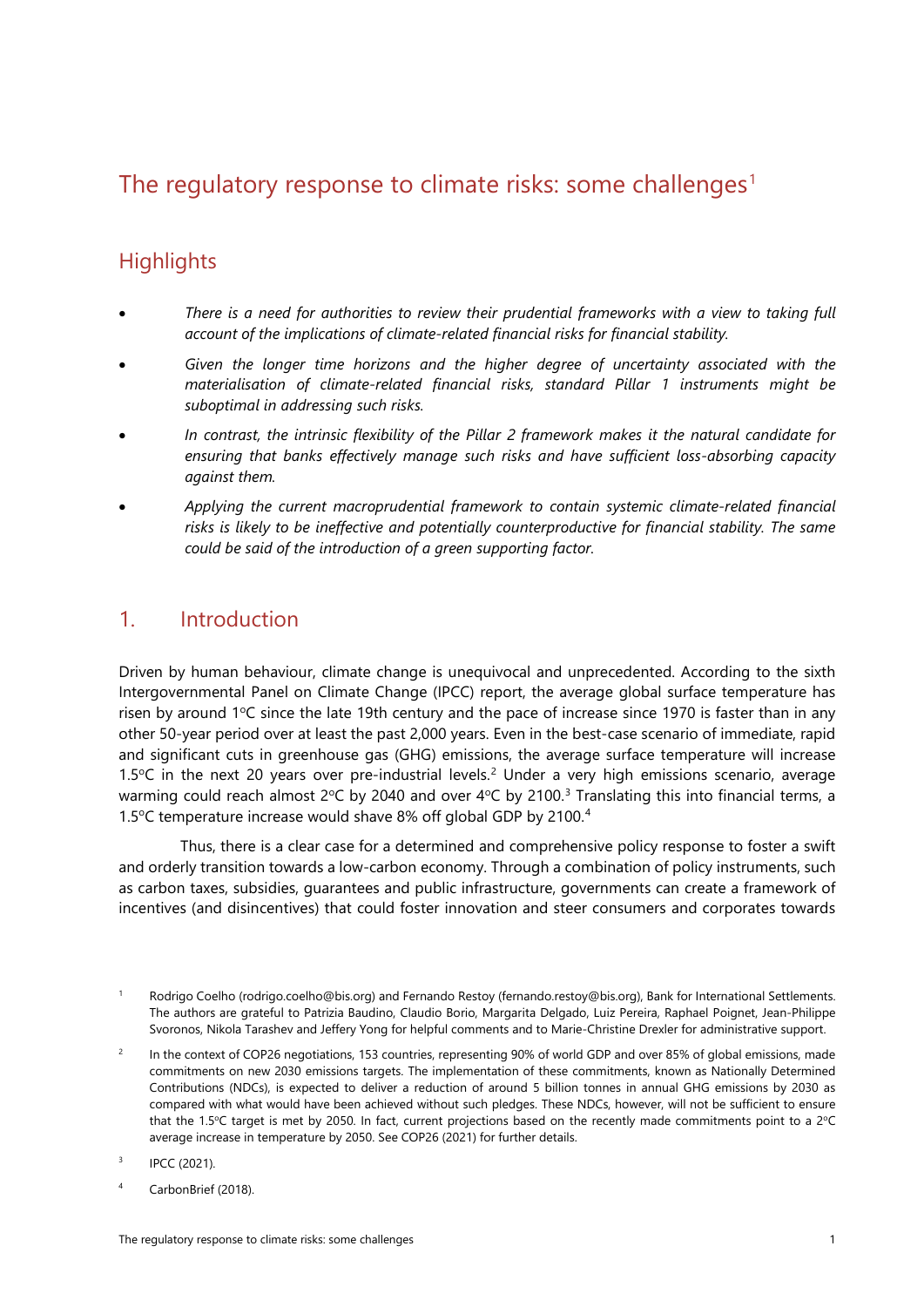their sustainability goals. If sufficiently ambitious, such policies could ensure that emissions reductions targets are met while at the same time mitigating unnecessary disruptions to the economy.

The financial sector has a role to play in facilitating the massive reallocation of resources required by the economic transformation. In particular, as banks determine resource allocation across the economy through their intermediation function, their strategic decisions could decide whether the transition to a sustainable economy succeeds or fails. For example, banks could contribute to a swift transition by providing funding to green activities, such as renewable infrastructure and technologies. They might also promote an orderly transition by supporting the transformation of carbon-intensive industries into more sustainable businesses.

By ensuring that the financial system adequately manages climate-related financial risks, prudential regulation will also contribute to an orderly transition. The main aim of prudential regulation is to ensure the safety and soundness of financial institutions and to safeguard the stability of the financial system. Adjustments in the prudential framework should be driven by financial stability considerations. In other words, adjustments in the microprudential and the macroprudential rules should aim at correcting possible flaws in the current framework to fully address the risks that climate developments pose for financial institutions. Central banks and supervisory authorities can and should assist in this challenging and critical priority of tackling climate change, but their response should be limited to actions that fall squarely within their mandates.<sup>[5](#page-3-0)</sup>

This paper reviews, from a technical point of view, the challenges that authorities would face in seeking to adjust the prudential framework to cope with climate-related financial risks, and discusses different policy options. Section 2 describes the key climate-related financial risks and how they may affect and be affected by financial institutions. Sections 3 and 4 discuss, respectively, the trade-offs associated with the use of different micro and macroprudential instruments and policies to deal with climate-related financial risks in the light of specific challenges posed by such risks. Section 5 concludes.

#### 2. The key risks

Climate change poses formidable challenges to individual banks and the financial system. Financial institutions are exposed to climate change through two different climate risk drivers.

- First, banks are exposed to physical risks. In particular, they may suffer from the economic costs and financial losses resulting from the increasing severity and frequency of extreme climate change-related events (eg heatwaves, landslides, floods, and wildfires), longer-term gradual shifts in the climate (eg changes in precipitation, extreme weather variability, ocean acidification and rising sea levels) and the indirect effects of climate change (eg desertification, water shortage and soil degradation).
- Second, and arguably more importantly, as jurisdictions seek to mitigate climate change by reducing GHG emissions, their efforts generate transition risk drivers. This is because economic disruptions could result from the cumulative effects of changes in government policies, in technology and in consumer and investor behaviour. These, in turn, may erode the value of some bank exposures and the underlying collateral.<sup>[6](#page-3-1)</sup>

By and large, the climate-related financial risks faced by financial institutions fall under the risk taxonomy used in prudential regulation. In particular, physical and transition risks manifest themselves through traditional bank risks (eg credit risk, market risk, liquidity risk and operational risks). For example,

<span id="page-3-0"></span><sup>&</sup>lt;sup>5</sup> See Bailey (2021) and Powell (2021).

<span id="page-3-1"></span><sup>&</sup>lt;sup>6</sup> Basel Committee on Banking Supervision (BCBS) (2021a) and Carney (2015).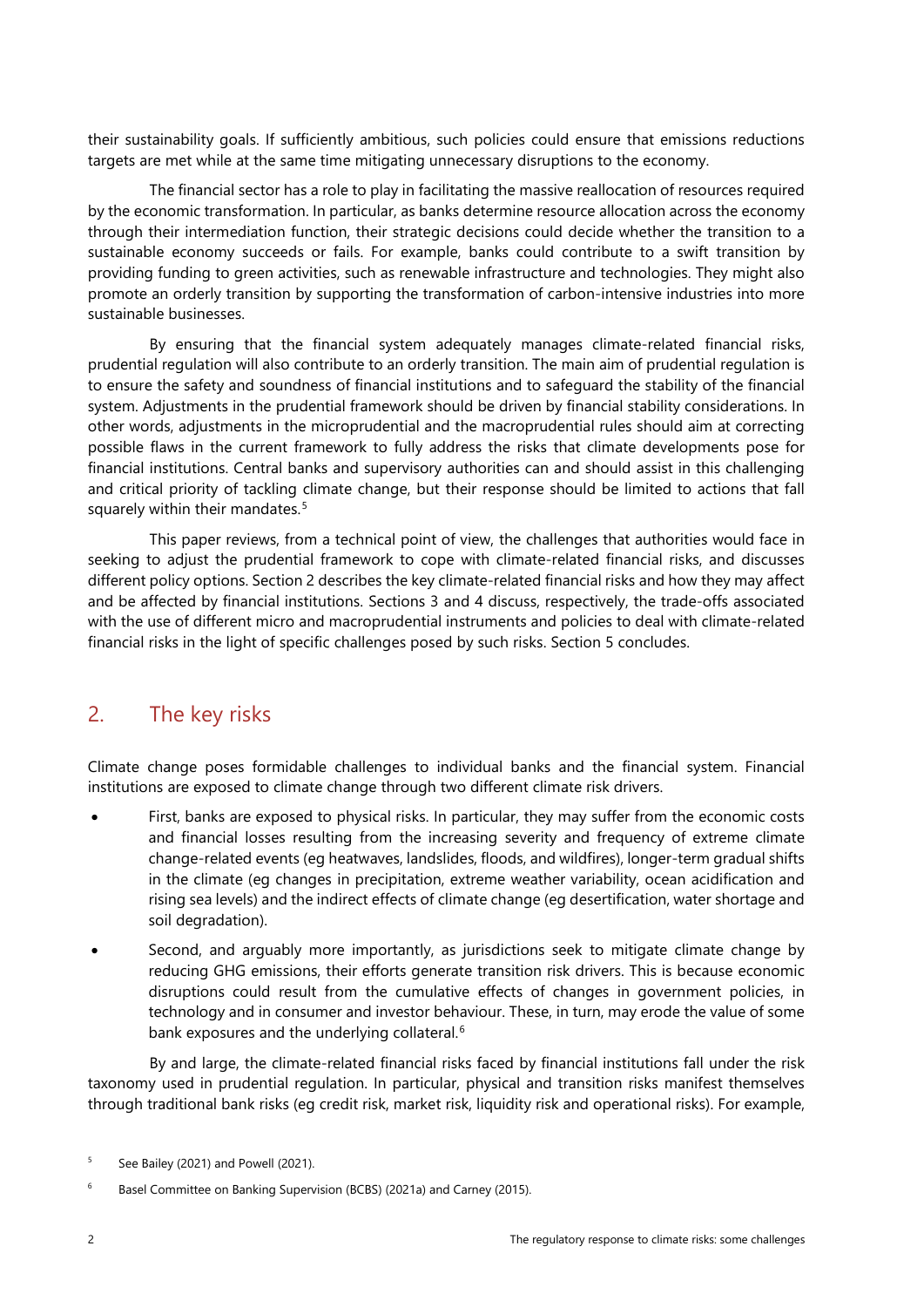physical and transition risks may impact borrowers' income and wealth, impairing their repayment capacity. Similarly, climate-related financial risks may affect the prices of real and financial assets and therefore inflict capital losses on banks' portfolios of assets measured at fair value. In addition, climaterelated developments can increase operational risk by disrupting business continuity and by giving rise to litigation and reputational losses.<sup>[7](#page-4-0)</sup>

Banks' collective behaviour may have a bearing on the aggregate climate-related financial risks faced by the industry as a whole. For example, if most banks were to adjust their strategy to reduce their brown (ie carbon-intensive) exposures, this could speed the transition to a lower-carbon economy and hence mitigate physical risks. However, collectively, the same actions could increase transition risks as insufficient and less affordable funding might hinder carbon-intensive industries from cleaning up their activities, which in turn could render their business models less profitable or even unsustainable in the longer term.<sup>[8](#page-4-1)</sup> This means that climate-related financial risks should not be treated as fully exogeneous from a prudential policy perspective. In other words, in designing the prudential approach for climaterelated financial risks, regulators need to bear in mind potential coordination failures, and more generally, that the response of banks to new policies may affect the balance between aggregate physical and transition risks.<sup>[9](#page-4-2)</sup>

#### 3. The microprudential framework

The microprudential framework seeks to safeguard the safety and soundness of individual financial institutions against climate-related financial risks. As these risks manifest themselves through traditional bank risks, it would seem logical to address climate-related financial risks within the existing regulatory framework. The natural first step is to assess whether current rules can already adequately capture climaterelated financial risks. If not, regulators would need to consider supplementary action by modifying Pillar 1 instruments (eg adjustments in risk weights, concentration limits), Pillar 2 requirements (eg supervisory review processes and capital add-ons) or Pillar 3 disclosure obligations. Indeed, the BCBS, as the international standard-setting body for banks, has announced a workplan to identify potential gaps in the three pillars of the Basel framework and develop appropriate measures to address them, if warranted. $^{10}$  $^{10}$  $^{10}$ 

The unique features of climate-related financial risks suggest that such risks are not fully captured by the current microprudential framework.<sup>[11](#page-4-4)</sup> These include:

- First, climate-related financial risks will materialise over short, medium and long (ie decades-long) time horizons. In contrast, the existing microprudential regime, in particular for setting capital requirements, focuses on risks that will materialise over a relatively short time horizon (typically one year).
- Second, as climate-related events are uncertain and likely to grow over time, their evolution will arguably involve non-linearities and tipping points. As a consequence, the largely backwardlooking traditional approach based on historical loss experience will probably fail to capture the forward-looking elements of these risks.

<span id="page-4-2"></span><sup>9</sup> For example, in extreme scenarios, an abrupt shift towards green exposures and collateral is likely to boost the value of these assets and may even fuel a green bubble (Dunz et al (2021).

<span id="page-4-0"></span><sup>7</sup> BCBS (2021a).

<span id="page-4-1"></span><sup>8</sup> Dunz et al (2021) and Dafermos and Nikolaidi (2021).

<span id="page-4-3"></span><sup>10</sup> BCBS (2021b).

<span id="page-4-4"></span><sup>11</sup> Bank of England (2021).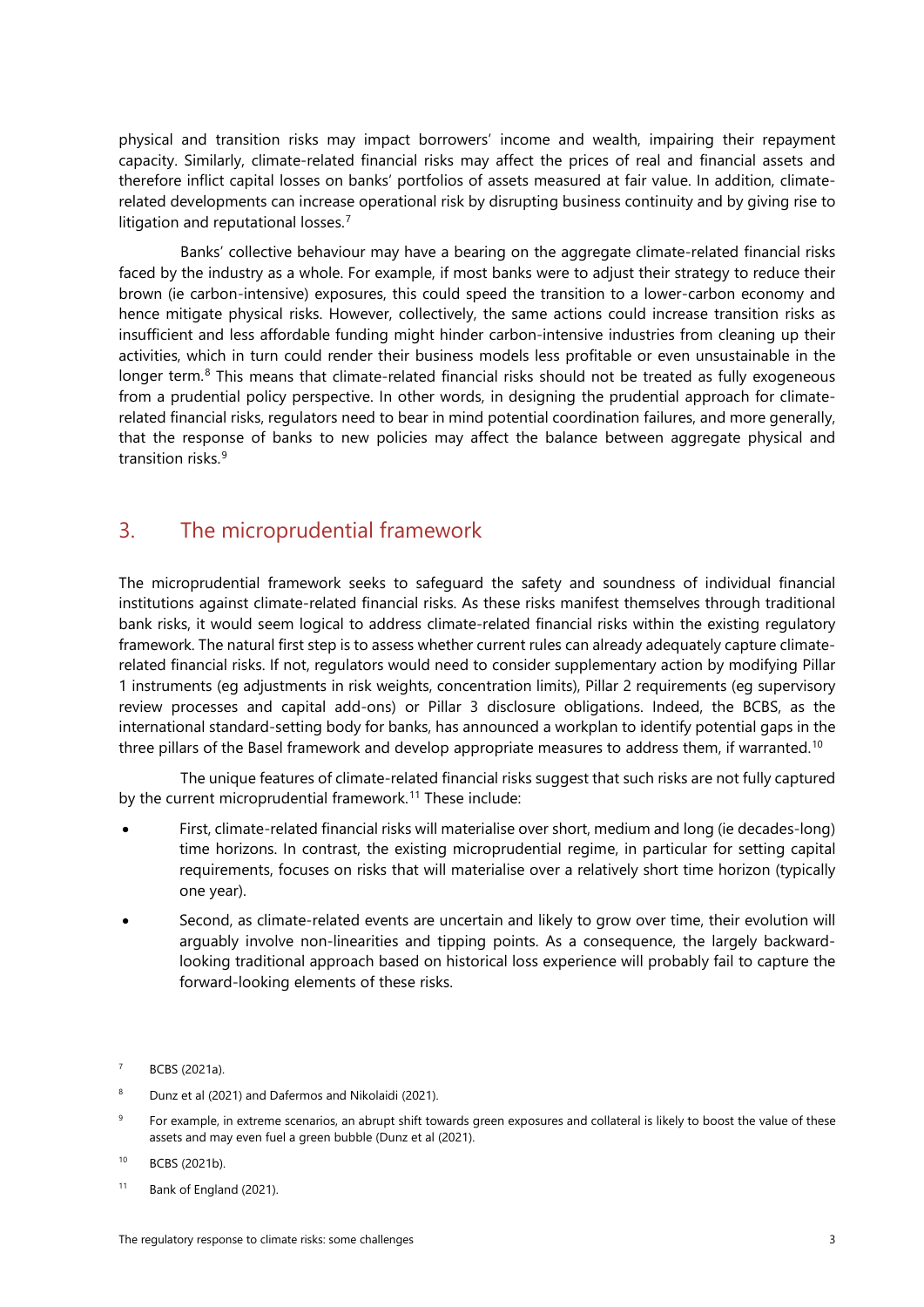This seems to indicate that adjustments to the existing microprudential framework may be necessary, but determining the adequate prudential approach is challenging. These adjustments, which in principle could involve changes to all the three pillars of the Basel Framework, would seek to ensure that banks can effectively manage climate-related financial risks and to absorb future losses arising from such risks should they materialise. In designing such adjustments, however, regulators may be faced with difficult challenges arising from the unique features of climate-related financial risks. In particular, data and methodological limitations and, especially, the longer time horizon and the high degree of uncertainty as to how and when climate-related risks will materialise, seem to suggest that more flexible prudential instruments might be more suitable for addressing such risks.

Adjusting standard Pillar 1 instruments such as capital requirements to address climate-related financial risks may be particularly challenging at this stage. Capital requirements are designed to ensure that banks have sufficient loss-absorption capacity to cover losses should unexpected developments occur, over a specified time horizon. In particular, Pillar 1 capital requirements are calibrated for a oneyear time horizon on the basis of the historical loss experience. For climate-related financial risks, however, the historical loss experience is not available, and a more forward-looking approach is required. In addition, to capture climate-related financial risks, longer time horizons would have to be applied when calibrating capital requirements. While such an extension could be warranted from a conceptual point of view,<sup>[12](#page-5-0)</sup> making this adjustment would entail some non-negligible operational challenges:

- First, capital requirements are usually calibrated on the basis of an implicit value at risk (or similar) methodology, with a view to measuring losses for specific exposures in contingent scenarios occurring with a pre-determined probability. This means that calibrating capital requirements to account for climate-related financial risks would require the probability distribution of climaterelated events to be estimated, together with the potential policy reactions – a task that becomes increasingly complex and uncertain as the reference period lengthens.
- Second, the longer the time horizon of the key risk scenarios, the more important it becomes to consider how banks will respond to emerging risks over those scenarios. Requiring banks to set aside capital today to cover losses for risks that may only materialise long after the maturity of most of their current exposures and only if their investment strategy remains unchanged over long time horizons is inconsistent with the construction of the prudential framework.

In contrast, given its flexibility, Pillar 2 offers more scope for dealing with climate-related financial risks.[13](#page-5-1) Within the supervisory review processes, authorities have a wider variety of capital and non-capitalbased tools that might be deployed to ensure the effective management of climate-related financial risks.<sup>[14,](#page-5-2)[15](#page-5-3)</sup> For example, supervisors could use their assessments of firms' exposures to climate-related financial risks to seek – within a reasonable period of time – enhancements to ensure that firms properly identify, monitor, measure and control such risks. In this context, if a supervisor concludes that the bank's risk profile is not compatible with its risk management capabilities, banks could be required to submit a regularisation plan establishing a timeline for the firm to reduce or mitigate its exposures and improve its risk management framework. Furthermore, if the supervisor identifies persistent and unjustified deviations

<span id="page-5-3"></span><sup>15</sup> See BCBS (2021c).

<span id="page-5-0"></span> $12$  In fact, in stress-tests, capital is assessed against estimated losses in different scenarios typically spanning two or three years.

<span id="page-5-1"></span><sup>&</sup>lt;sup>13</sup> According to the Basel Framework (SRP 10.5), there are "three main areas that might be particularly suited to treatment under Pillar 2: risks considered under Pillar 1 that are not fully captured by the Pillar 1 process (eg credit concentration risk); those factors not taken into account by the Pillar 1 process (eg interest rate risk in the banking book, business and strategic risk); and factors external to the bank (eg business cycle effects)."

<span id="page-5-2"></span><sup>&</sup>lt;sup>14</sup> Indeed, supervisors use a range of approaches, methodologies and strategies to execute their supervisory review process to meet the overall objectives of a sound supervisory approach to Pillar 2. See BCBS (2019) for an overview of Pillar 2 supervisory review practices and approaches. See also on the same topic Duckwitz et al (2019).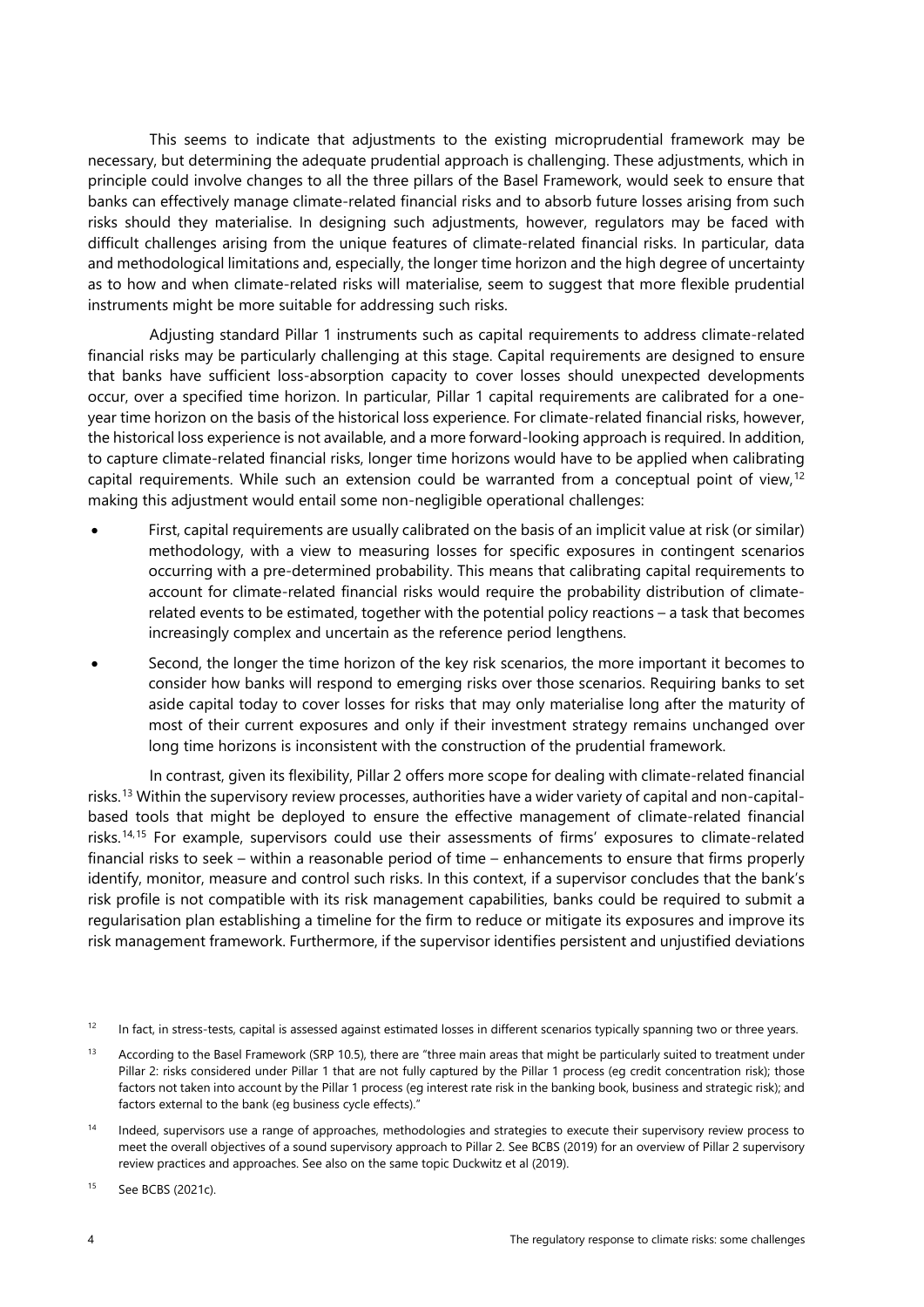from the agreed plans, those findings could be factored into regular Pillar 2 assessments and eventually lead to a capital add-on on the grounds of deficient risk management.

Supervisory actions under Pillar 2 could be based on suitable scenario analysis and stress testing. Climate stress tests allow supervisors, at least theoretically, to consider the potential impact on banks from different scenarios that could combine specific climate developments and actions taken by policymakers and the banks themselves.<sup>[16](#page-6-0)</sup> Those exercises can therefore facilitate the derivation of scenario-contingent impact estimates of both physical and transition risks on banks' balance sheets within an internally consistent framework. Supervisors can use these exercises to increase banks' awareness of potential deficiencies in their risk management framework as well as to require management action and additional loss-absorption capacity, if needed.

While the principles-based nature of the Pillar 2 framework<sup>[17](#page-6-1)</sup> provides authorities with sufficient flexibility to more effectively address climate-related financial risks than is the case with Pillar 1 instruments, this flexibility should not lead to unwarranted differences in the requirements derived from the supervisory review process across jurisdictions, as this could generate competitive distortions. There could therefore be merit in developing some form of common guidance for regulators that could contribute to a consistent implementation of requirements across entities and jurisdictions. In particular, such guidance might describe how climate-related financial risks could be integrated into the supervisory review process, outlining the situations when additional loss-absorbing capacity would be required.

Improved Pillar 3 disclosures are key for attaining the transparency required for market incentives to operate effectively. Publicly available information on the financial impact of climate-related and environmental risks and opportunities promotes market discipline and creates incentives for companies to manage their individual risks. As such, supervisors have a role to play in the regular monitoring of banks' disclosures as regards climate risk, especially when these happen to be inconsistent with the bank's risk appetite and risk management capabilities.

#### 4. The macroprudential framework

The macroprudential framework would seek to address the systemic implications of climate-related risks. In line with the logic behind the current macroprudential framework, the first objective of the application of macroprudential policies to address climate-related financial risks would be to increase the resilience of the financial system, particularly if the macroprudential authority considered that climate-related financial risks could give rise to systemic risks that are not sufficiently captured by the microprudential framework. A second – and arguably more ambitious – objective would aim at directly containing these systemic risks by influencing banks' credit policies. Note that, in the case of traditional macroprudential policies, both objectives could, in principle, be achieved by deploying a single instrument such as the countercyclical capital buffer. For instance, in a situation of systemic risks posed by excessive aggregate credit growth, higher capital requirements would help both to increase resilience and to contain the systemic risks by moderating credit expansion.

The importance of the first objective (ie increasing resilience) depends on whether climate-related developments could give rise to systemic risks that are not sufficiently captured by the microprudential

<span id="page-6-0"></span><sup>&</sup>lt;sup>16</sup> Baudino and Svoronos (2021).

<span id="page-6-1"></span><sup>&</sup>lt;sup>17</sup> The Pillar 2 component of the Basel framework is based on four key principles. Principle 1 requires banks to have a process that assesses their overall capital adequacy in relation to their risk characteristics, as well as a strategy for maintaining their capital levels. The other three principles apply to supervisors and comprise the supervisory review process of a bank's internal capital adequacy assessments (Principle 2); the expectation that banks operate above the minimum requirements (Principle 3); and the recommendation that supervisors intervene at an early stage to prevent capital from falling below the minimum levels required to support the risk characteristics of a particular bank (Principle 4).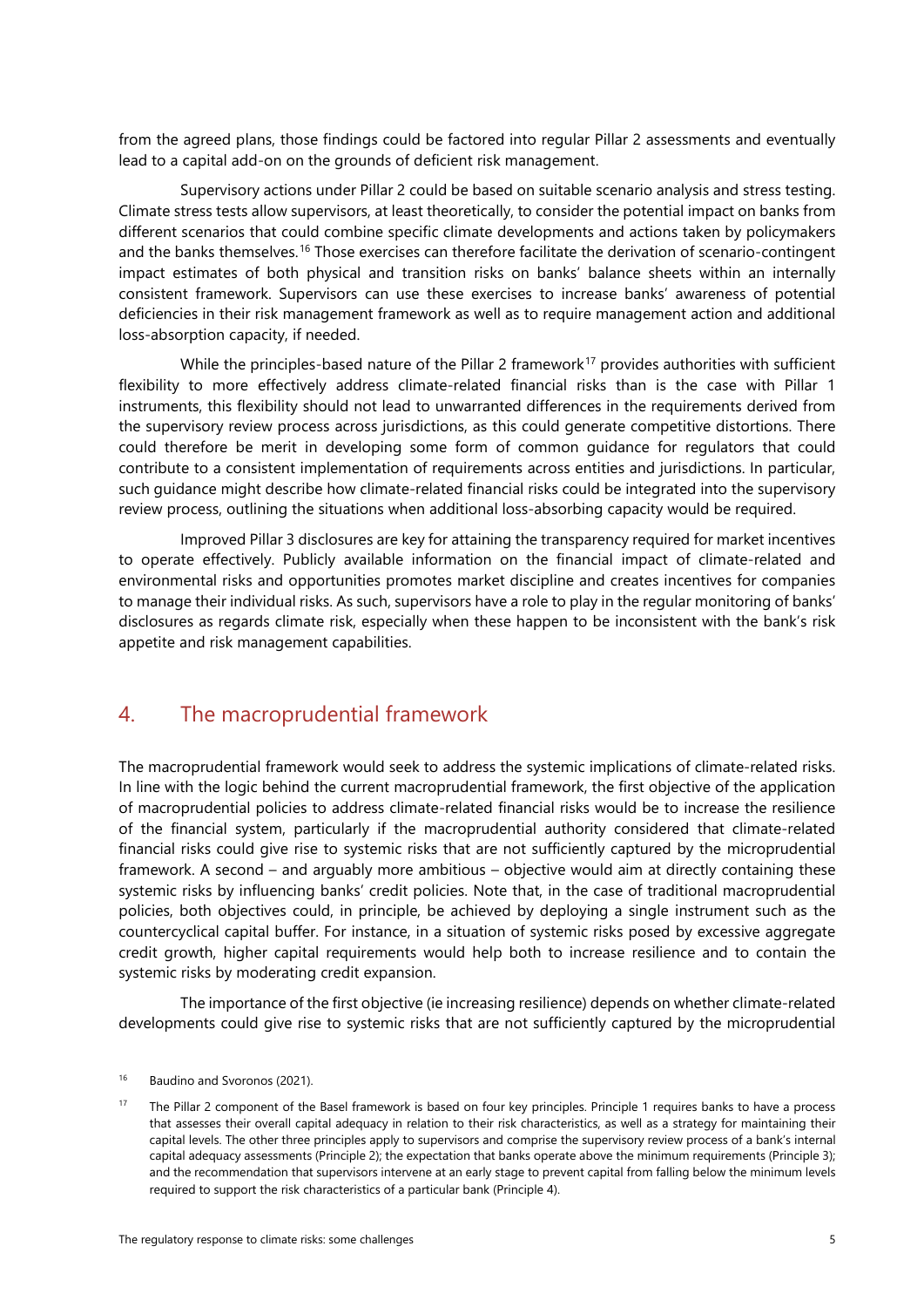framework. This would be the case if, for example, coordination failures were to give rise to transition risks on a systemic scale. Note, however, that supervisors may increase the resilience of financial institutions by using the Pillar 2 framework. Indeed, through stress tests, supervisors take into account adverse macroeconomic developments, which could in theory embed climate-related developments, such as the failure of carbon-intensive industries. Hence, while potentially helpful, it is not obvious that a climate macroprudential framework is essential to ensure that the financial system is able to absorb systemic shocks generated by climate-related events.

To achieve its second objective (ie containing systemic risks), the macroprudential authority could aim at providing banks with the necessary incentives to reduce their exposures to climate-related financial risks. In the pursuit of this objective, the macroprudential authority would deploy tools with a view to steering banks' underwriting practices away from firms and sectors that are most vulnerable to physical and transition risks.

Yet, the actual effectiveness of prudential tools to steer banks' credit policies is, at best, uncertain. Some empirical evidence shows that changes in capital requirements have little impact on banks' investment policies unless they are calibrated at a very high level.<sup>[18](#page-7-0)</sup> More importantly, macroprudential measures aimed at reducing exposures to carbon-intensive firms and sectors may not always be conducive to reducing aggregate climate-related financial risks. In particular, a significant increase in capital requirements for brown exposures, by curtailing the availability and affordability of credit to carbonintensive industries, would increase the vulnerability of those sectors and hinder affected firms from adjusting their business models.<sup>[19](#page-7-1)</sup> Consequently, prudential measures directly aiming at containing brown exposures may not necessarily contribute to a financial stability goal, as they might exacerbate transition risks – unlike the case of macroprudential actions aiming at discouraging excessive credit growth or excessive credit contractions.

Similarly, a green-supporting factor, one that alleviates prudential requirements for green exposures, is unlikely to contribute to financial stability policy objectives. A reduction in capital requirements for green assets would cause a break in the fundamental relationship between risks and capital requirements as there is no conclusive evidence that green investments are less risky than other exposures.<sup>[20](#page-7-2)</sup> More importantly, the unexpected losses that could arise from those exposures would, by definition, be insufficiently covered by own resources. Moreover, such an approach could also encourage the overvaluation of green assets in respect to their fundamentals. Although this may look like a remote scenario at this stage, it cannot be completely ruled out that policy measures and society's increased concerns about climate change could eventually lead to a green bubble. [21](#page-7-3)

Hence, there is no clear case for macroprudential regulation aimed at containing systemic climate-related financial risks. As illustrated in Table 1, the deployment of macroprudential instruments for that purpose is at best ineffective but could also generate perverse side effects for the financial system. In contrast, government policies could go a long way towards reducing systemic climate-related financial risks. Although a complex endeavour, a comprehensive, transparent and well defined policy programme involving the required mixture of taxes, subsidies and public guarantees for different activities would not only facilitate the achievement of the climate targets more broadly but also, very importantly, alleviate the transition risks.

<span id="page-7-2"></span><sup>20</sup> Network for Greening the Financial System (NGFS) (2020).

<span id="page-7-0"></span><sup>&</sup>lt;sup>18</sup> Chamberlin and Evain (2021).

<span id="page-7-1"></span><sup>19</sup> Dafernos and Nikolaidi (2021).

<span id="page-7-3"></span><sup>21</sup> Aramonte and Zabai (2021).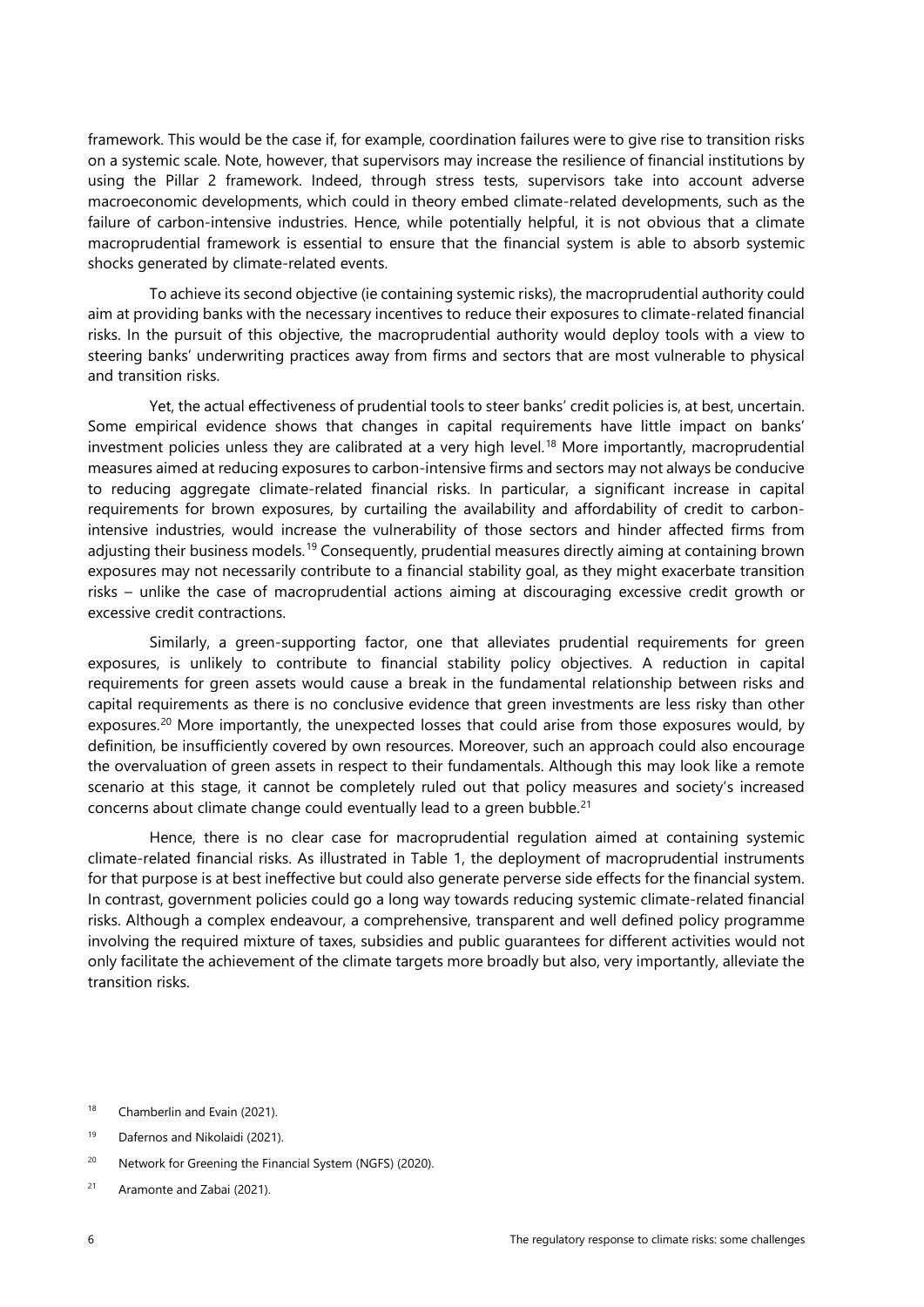#### Macroprudential risks, tools and objectives Table 1

|                           |                          | <b>Objectives</b>        |                                   |
|---------------------------|--------------------------|--------------------------|-----------------------------------|
| <b>Risk</b>               | <b>Instrument</b>        | <b>Resilience</b>        | <b>Systemic risk</b><br>reduction |
| Excessive credit growth   | Cap <sub>f</sub>         | $+ +$                    | $\ddot{}$                         |
| Physical CRR <sup>O</sup> | Cap (brown) 1            | $+ +$                    | $=$                               |
| Physical CRR              | Cap (green) $\downarrow$ | -                        | $=$                               |
| <b>Transition CRR</b>     | Cap (brown) 1            | $+ +$                    |                                   |
| <b>Transition CRR</b>     | Cap (green)<br>у         | $\overline{\phantom{0}}$ |                                   |

① CRR: climate related risks. Cap: capital requirements (eg countercyclical capital buffer). Cap (brown): capital requirements for brown exposures (eg brown penalising factor). Cap (green) capital requirements for green exposure (eg green supporting factor).

Source: FSI analysis.

#### 5. Concluding remarks

There is a need for authorities to review their prudential frameworks so as to fully incorporate the implications of climate-related financial risks for financial stability. Physical and transition risks threaten the safety and soundness of individual banks and the stability of the financial system. Accordingly, there is merit in expanding existing prudential regulatory frameworks to ensure that banks have adequate climate-related risk management processes in place that are consistent with their risk appetite, risk profile and operating environment. In addition, changes to the prudential framework should involve an assessment of whether capital requirements already adequately capture such risks or if adjustments are needed to address any significant gaps as to ensure sufficient loss-absorbing capacity.

Yet, the operationalisation of such a prudential approach for climate-related financial risks entails substantial operational challenges. First, given the longer time horizons and the high degree of uncertainty as to how and when climate-related financial risks will materialise, standard Pillar 1 instruments such as capital requirements might be suboptimal to address such risks, at least at this stage. In contrast, the intrinsic flexibility of the Pillar 2 framework makes it the natural candidate for ensuring that banks effectively manage climate-related financial risks and have sufficient loss-absorbing capacity against such risks. That said, the same flexibility that makes the Pillar 2 framework such a powerful and effective approach may give rise to varying requirements across jurisdictions. Therefore, some form of common guidance would be welcome on how climate-related financial risks could be integrated in the supervisory review process.

At this stage, there seems to be no obvious scope for a macroprudential framework aimed at containing systemic climate-related financial risks. First, because the microprudential regime, and in particular, the Pillar 2 framework, through stress tests and scenario analyses, seems to be a more suitable approach to ensuring that banks have sufficient loss-absorbing capacity against systemic climate-related financial risks. Second, the application of tools such as increasing capital requirements for brown exposures or alleviating these requirements for green exposures are likely to be ineffective and might not necessarily contribute to financial stability.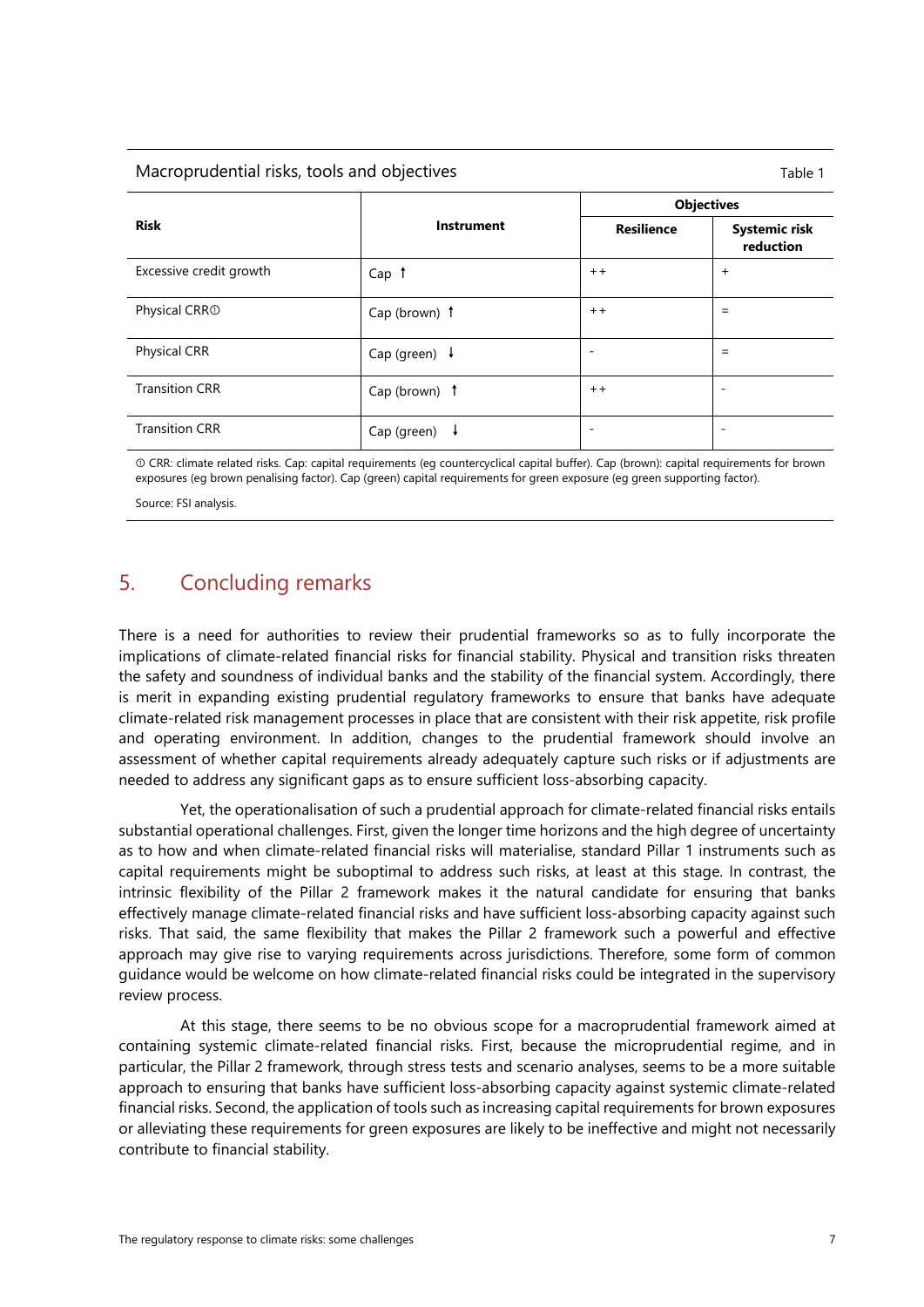Swift action by governments to steer the transition towards a greener economy could fruitfully interact with financial stability-focused prudential regulation to ensure that the financial sector contributes effectively to the economic transformation. Through a combination of carbon taxes and subsidies as well as guarantees, public authorities should seek to meet emissions reductions targets and, also, to facilitate an orderly transition to a more sustainable economy. At the same time, this policy mix would help to reduce the overall exposure of the financial system to both physical and transition risks. Combined with a well designed climate-related microprudential framework, this could help the banking system to manage these risks and, thus, to contribute effectively to the economic transformation.

#### References

Aramonte, S and A Zabai (2021): ["Sustainable finance: trends, valuations and exposures"](https://www.bis.org/publ/qtrpdf/r_qt2109v.htm), *BIS Quarterly Review*, September.

Bailey, A (2021): ["Tackling climate for real –](https://www.bankofengland.co.uk/speech/2020/andrew-bailey-speech-corporation-of-london-green-horizon-summit) the role of central banks*"*, speech given at Reuters Events Responsible Business 2021, June.

Baudino, P and, J-P Svoronos (2021). ["Stress-testing banks for climate change –](https://www.bis.org/fsi/publ/insights34.htm) a comparison of practices", *Financial Stability Institute Insights on policy implementation,* no 34, July.

Bank of England (2021): *[Climate-related financial risk management and the role of capital requirements:](https://www.bankofengland.co.uk/-/media/boe/files/prudential-regulation/publication/2021/october/climate-change-adaptation-report-2021.pdf?la=en&hash=FF4A0C618471462E10BC704D4AA58727EC8F8720)  Climate Change Adaptation Report 2021*, October.

Basel Committee on Banking Supervision (2019): *[Overview of Pillar 2 supervisory review practices and](https://www.bis.org/bcbs/publ/d465.pdf)  [approaches](https://www.bis.org/bcbs/publ/d465.pdf)*, June.

——— (2021a): *[Climate-related risk drivers and their transmission channels,](https://www.bis.org/bcbs/publ/d517.pdf)* April.

——— (2021b): *"*[Basel Committee publishes analytical reports on climate-related financial risks"](https://www.bis.org/press/p210414.htm), press release, November.

——— (2021c): *[Principles for the effective management and supervision of climate-related financial risks,](https://www.bis.org/bcbs/publ/d530.htm)* consultative paper, November.

CarbonBrief (2018): *[The impacts of climate change as 1.5C, 2C and beyond](https://interactive.carbonbrief.org/impacts-climate-change-one-point-five-degrees-two-degrees/?utm_source=web&utm_campaign=Redirect)*, October.

Carney, M (2015): ["Breaking the tragedy of the horizon –](https://www.bankofengland.co.uk/speech/2015/breaking-the-tragedy-of-the-horizon-climate-change-and-financial%20stability) climate change and financial stability", speech given at Lloyd's of London, September.

Chamberlin, B and J, Evain (2021): "Indexing capital requirements on climate: what impacts can be [expected?"](https://www.i4ce.org/wp-core/wp-content/uploads/2021/09/I4CE-rapport_Indexing-capital-requirements-on-climate.pdf), Institute for Climate Economics, September.

COP26 (2021): *[The Glasgow Climate Pact,](https://ukcop26.org/wp-content/uploads/2021/11/COP26-The-Glasgow-Climate-Pact.pdf)* October.

Dafermos, Y and M Nikolaidi (2021): ["How can green differentiated capital requirements affect climate](https://www.sciencedirect.com/science/article/pii/S1572308921000310)  [risk? A dynamic macrofinancial analysis"](https://www.sciencedirect.com/science/article/pii/S1572308921000310), *Journal of Financial Stability*, vol 54, June.

[Duckwitz,](https://www.bis.org/author/vincent_duckwitz.htm) V , [Stefan](https://www.bis.org/author/stefan_hohl.htm) Hohl , Katrin [Weissenberg](https://www.bis.org/author/katrin_weissenberg.htm) and [Raihan](https://www.bis.org/author/raihan_zamil.htm) Zamil (2019): "Proportionality [under Pillar 2 of](https://www.bis.org/fsi/publ/insights16.htm)  [the Basel framework"](https://www.bis.org/fsi/publ/insights16.htm), *Financial Stability Institute Insights on policy implementation*, no 16, July.

Dunz, N, A, Naqvi and I Monasterolo (2021): ["Climate sentiments, transition risk, and financial stability in a](https://www.sciencedirect.com/science/article/pii/S1572308921000322)  [stock-flow consistent model"](https://www.sciencedirect.com/science/article/pii/S1572308921000322), *Journal of Financial Stability*, vol 54, June.

Intergovernmental Panel on Climate Change (2021): *[Climate change 2021: the physical science basis –](https://www.ipcc.ch/report/ar6/wg1/downloads/report/IPCC_AR6_WGI_SPM.pdf) [Summary for policymakers](https://www.ipcc.ch/report/ar6/wg1/downloads/report/IPCC_AR6_WGI_SPM.pdf)*, August.

Network for Greening the Financial System (2020): ["Case Studies in Environmental Risk Methodologies"](https://www.ngfs.net/sites/default/files/medias/documents/case_studies_of_environmental_risk_analysis_methodologies.pdf), *NGFS Occasional Papers*, September.